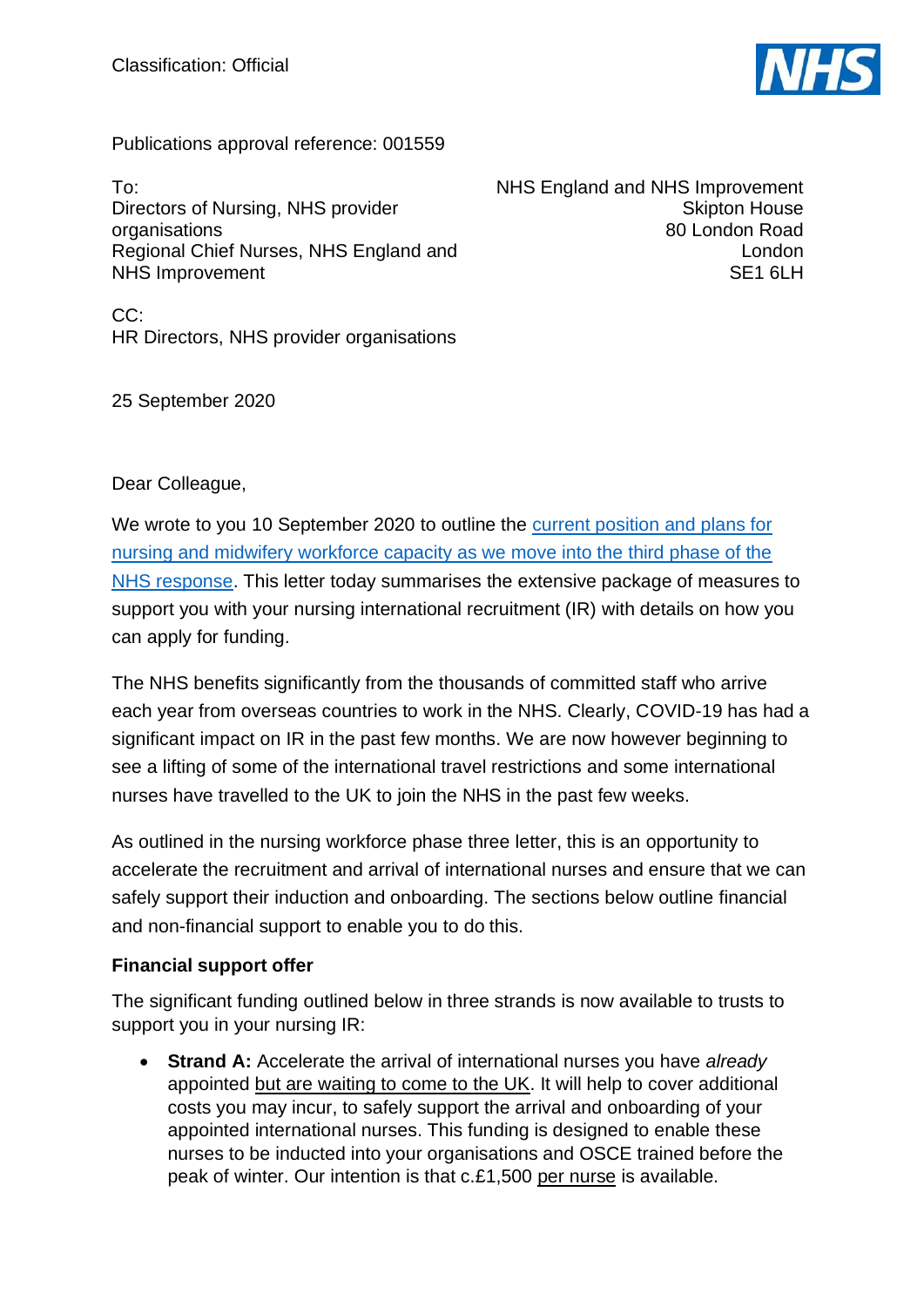- **Strand B**: Expand future nursing international recruitment. This money is aimed at starting or expanding international recruitment programmes. It will ensure we can safely and sustainably recruit and onboard international nurses in an ethical manner. It is hoped it will play an important role in reducing nursing vacancies in your region in the next few years. Our intention is that £25,000-£100,000 is available per trust in 2020/21, depending on the scale of your IR ambition and the size of your organisation.
- **Strand C:** Support to overseas trained nurses working in the NHS in nonregistered nursing roles to pass their OET or IELTS English Language (EL) assessments through funding exams and providing financial support for EL educational programmes. This will provide direct support to internationally educated nurses to progress their Nursing and Midwifery Council (NMC) applications.

The process for applying for funding will follow a similar process to the Clinical Placements Programme. The funding will be awarded to directors of nursing so that there is direct oversight of the use of the funds to focus on effective management and a positive experience for your new international nurses.

We request that you provide a detailed plan in the supporting templates on how you will increase capacity to interview and process applications, and to expedite and increase your intake of internationally recruited nurses, including providing gold standard pastoral care and high quality OSCE training. We will require executive support within your organisation.

Details of how to apply for funding are set out in the annex to this letter and we look forward to receiving your expressions of interest.

### **Wider support**

Our wider offer on nursing IR includes:

- induction, pastoral and professional best practice and implementation support, including masterclasses to showcase innovative approaches to IR and an online community of IR leads in trusts so we can share ideas
- boosting our NHS England and NHS Improvement and Health Education England (HEE) regional teams to help provide this hands-on support and exchange of best practice
- in a similar approach to our Retention Programme over the past few years, working directly with cohorts of trusts to support you in developing or expanding effective lead recruiter plans
- working with the organisation that developed the 'We are the NHS' campaign to design IR marketing materials for you to use in your own recruitment activities. These resources will be developed in Q3/Q4 2020/21 and will help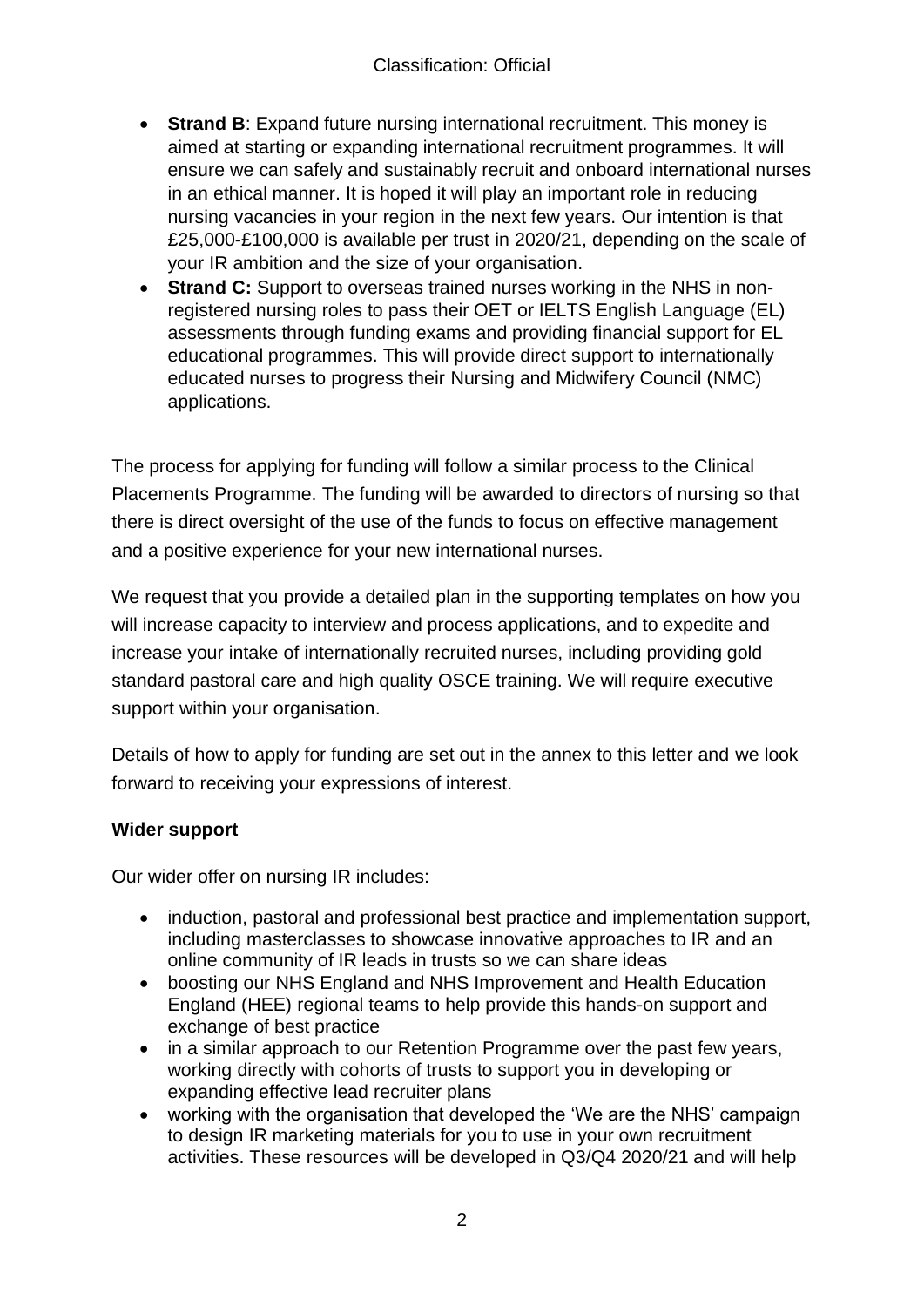you advertise the NHS and your trust as the destination of choice for overseas nurses

- working with the Department of Health and Social Care (DHSC) and other government departments to create new government-to-government agreements that may facilitate recruitment from a broader range of countries. We will also commission recruitment agencies to support this, in line with ethical recruitment practice
- piloting English Language (EL) programmes with both the British Council (IELTS) and OET (OET test) to boost OSCE-ready candidates in key target countries (led by HEE)
- working closely with the NMC to ensure ongoing OSCE capacity.

We hope this offer will support a sustainable and ethical expansion of your IR activity that puts nurses at the centre of the process and has a positive impact on reducing nursing vacancies across the system.

#### **Next steps**

- The annexes set out the process for applying for financial support on IR. You will find templates attached to submit the supporting evidence required.
	- o Please provide your expression of interest and completed template for **Strand A** by 5pm 9 October 2020. Please send to [NHSI.Workforce@nhs.net.](mailto:NHSI.Workforce@nhs.net)
	- o Please provide your expression of interest and completed template for **Strand B** by 5pm 23 October 2020. Please send to [NHSI.Workforce@nhs.net.](mailto:NHSI.Workforce@nhs.net)
	- o Please provide your completed template for **Strand C** by 5pm 9 October 2020. Please send to UKIEN.English.language@hee.nhs.uk
	- o Please be aware these are hard deadlines if we do not receive a response by these dates, you will not be considered for this programme.
	- o We will aim to provide the outcome of your expression of interest within 2- 4 weeks of the submission dates.
- To support this offer on IR, we ask you review and expand where possible your IR recruitment activity, and ensure you have an effective plan to safely support the arrival, induction and training of the international nurses you have already appointed in the coming weeks and months.
- We have recently added an additional tab on nursing IR in the Monthly Provider Workforce Data Collection (submitted via the Provider Financial Monitoring System [\(PFMS\)](https://portal.improvement.nhs.uk/)). Please ensure your trust submits data on this each month so we can monitor international supply information to mitigate any NMC/UK Visa and Immigration bottlenecks in the system. For more information contact [NHSI.workforce@nhs.net](mailto:NHSI.workforce@nhs.net) or see [here.](https://portal.improvement.nhs.uk/sites/Additonaldocuments/Shared%20Documents/PFMS%20-%20Trust%20Portal%20Submission%20Guide.pdf)

This offer of support reflects our ongoing commitment to our international nurses, and the ambitions of the recently published NHS People Plan for 2021/22.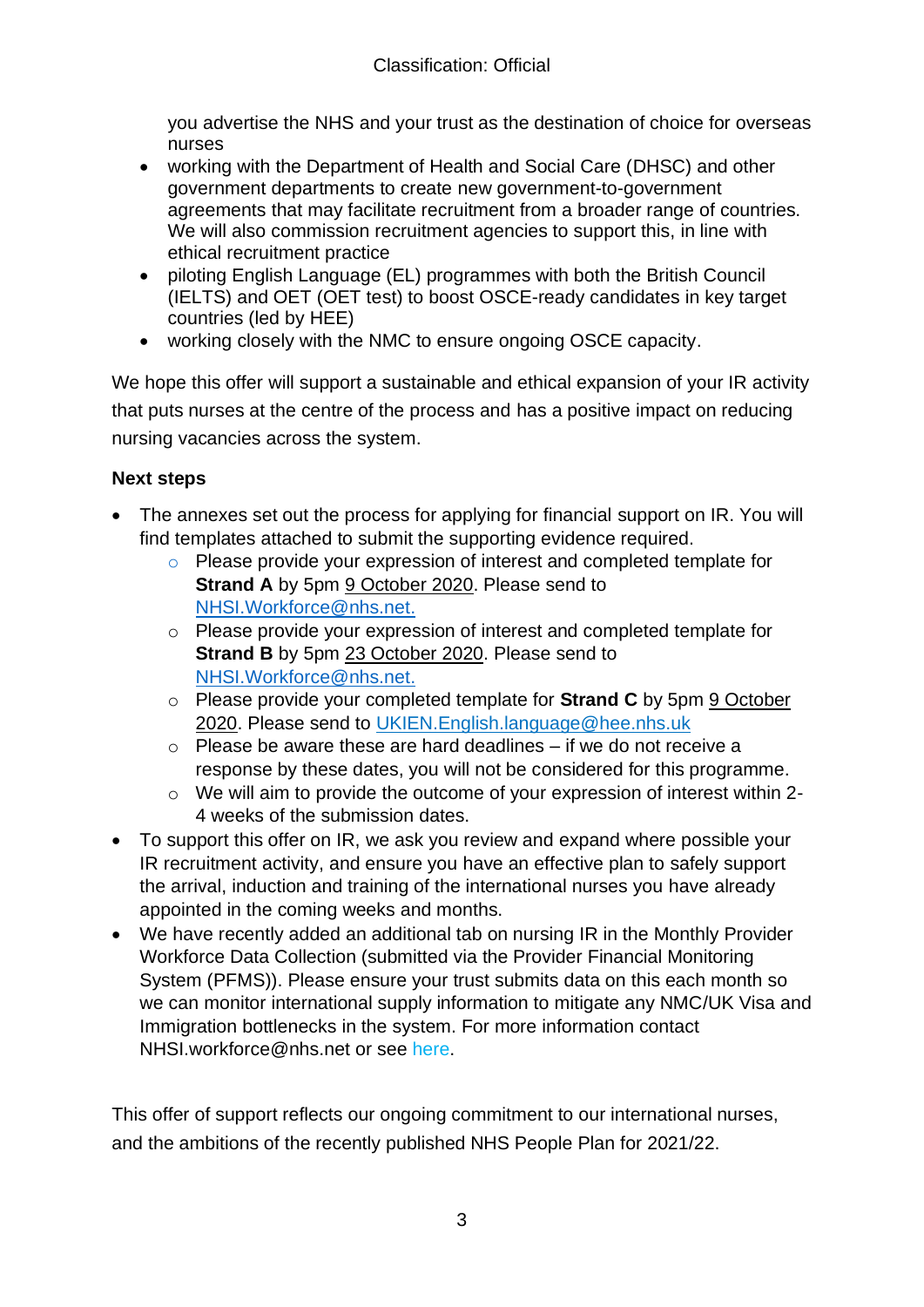If you have any questions, please do not hesitate to contact: NHSI.Workforce@nhs.net.

Finally, we would like to thank you and your teams for all of your incredible work over recent times.

Best wishes,

Lukh May

Ruth May

Chief Nursing Officer for England NHS England and NHS Improvement

Duncan Burton

Chief Nurse – South East Region / Director of International Nurse Recruitment NHS England and NHS Improvement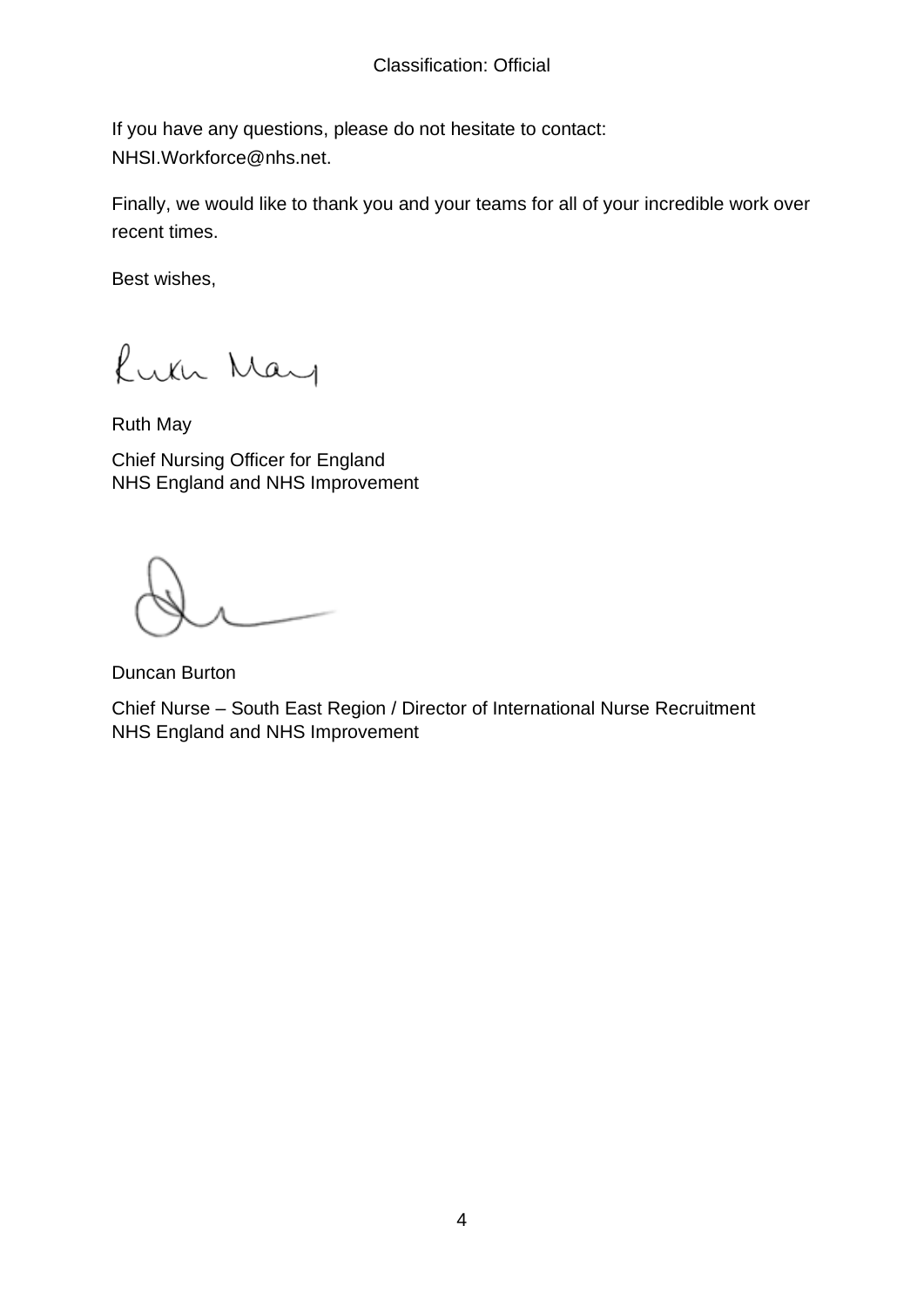# **Annex: Financial support offer to trusts**

## **Expediting current supply (Strand A)**

- From our recent survey of trusts, we understand there is a significant number of appointed nurses waiting to come to the UK. We want to accelerate their arrival and induction where possible and provide them with OSCE training by 31 January 2021.
- We will therefore offer funding to safely support their arrival and induction. The funding equates to c.£1500 per nurse and can be used to fund any additional cost elements of IR that have been impacted by COVID-19, including flights, airport transfers, welcome packages, OSCE training and accommodation.
- Some of you will already have planned your international recruitment and have associated funding aligned to this. This package will cover additional costs to trusts to get these nurses that you have already appointed into the UK and OSCE trained by 31 January 2021, eg may cover Airbnb/hotel accommodation, OSCE and induction training in socially distanced environments. The funding is only available for nurses that you appointed before 20 September 2020 and have not yet arrived in the UK.
- We understand there will be circumstances where trusts will have higher costs associated with supporting the arrival and OSCE training of nurses by 31 January (eg specialist training, regional accommodation costs), and we will therefore consider bids for additional funding.
- We have provided a 'supporting evidence' document where you can provide information on your current pipeline, associated costs and evidence.
- Please provide your expression of interest and completed template for **Strand A** by 5pm 9 October 2020. Please send to [NHSI.Workforce@nhs.net.](mailto:NHSI.Workforce@nhs.net)

# **Ensuring future supply (Strand B)**

- The second strand is to expand future international nursing supply.
- £25,000-£100,000 is available per trust in 2020/21, depending on the scale of your IR ambition and the size of your organisation. You will be required to provide the key actions you would take to increase international recruitment above planned activity (and the activity observed in 2019/20) and what funding would be required to achieve this.
- Again, we recognise the cost of recruiting overseas nurses will vary depending on your IR approach, and we will therefore assess bids on a case-by-case basis within the range defined above.
- Bids can cover a range of activities designed to expand your international nursing supply, including for example resourcing costs to increase your IR capacity or recruiting new nurses from overseas and supporting them into shortage specialties.
- The template attached will give you an opportunity to bid for funding. Please provide granular information on actions and associated costs and be realistic in terms of planned IR activity.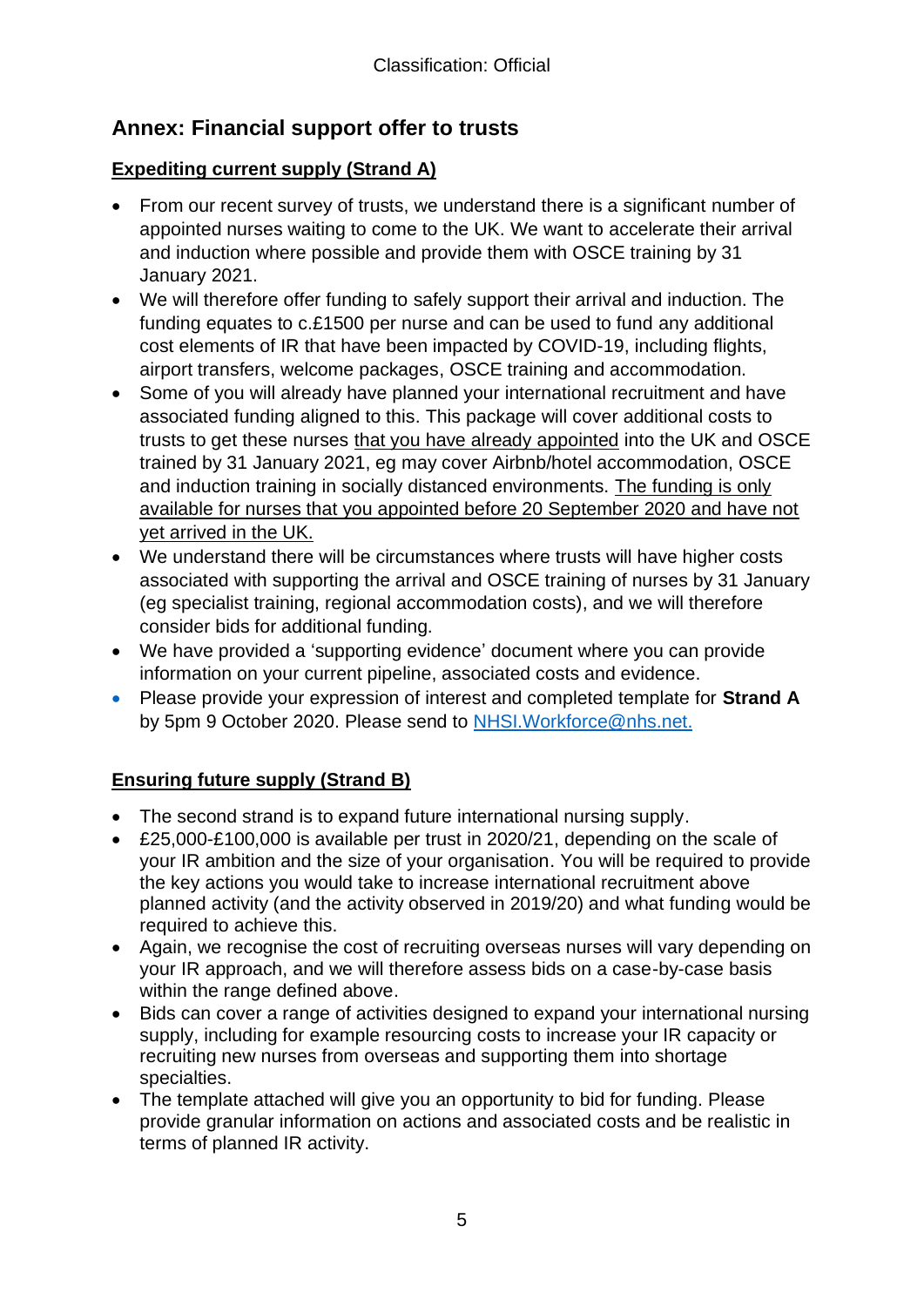- We strongly welcome and encourage collaborative bids across NHS organisations and for trusts to pool resources via regional hubs/ sustainability and transformation partnerships (STPs)/specialties/sector where possible. This might be to expand or join existing lead recruiter models or to establish, for example, new regional or mental health collaborative recruiter models.
- If you choose to do a collaborative bid, please just submit one expression of interest across your collaboration and the lead organisation would receive the combined funding for all organisations in the bid.
- Should you choose to create or develop a lead recruiter model, our team will be able to provide direct support and guidance to get this started. In the meantime please see the [NHS Employers International Recruitment Toolkit,](https://www.nhsemployers.org/-/media/Employers/Publications/International-Recruitment-toolkit/NHS-International-recruitment-toolkit-200120.pdf) which provides key insights into the benefits of a lead recruiter model, including useful case studies.
- Please provide your expression of interest and completed template for **Strand B** by 5pm 23 October 2020. Please send to [NHSI.Workforce@nhs.net.](mailto:NHSI.Workforce@nhs.net)

## **Strands A-B: bid assessment**

- As set out in the letter above, we request you to provide a detailed plan on how you will increase capacity to interview and process applications, and to expedite and increase your intake of internationally recruited nurses, including providing gold standard pastoral care and OSCE training.
- We will require executive support within your organisation.
- The funding will be awarded to directors of nursing so that there is direct oversight of the use of the funds to focus on effective management and a positive experience for the new international nurses.
- **Please ensure all your IR activity adheres to the [Code of Practice for](https://www.nhsemployers.org/your-workforce/recruit/employer-led-recruitment/international-recruitment/uk-code-of-practice-for-international-recruitment)  [International Recruitment.](https://www.nhsemployers.org/your-workforce/recruit/employer-led-recruitment/international-recruitment/uk-code-of-practice-for-international-recruitment) In particular, ensure you do not recruit from developing countries unless there is a government-to-government agreement in place (see [here](https://www.nhsemployers.org/your-workforce/recruit/employer-led-recruitment/international-recruitment/restarting-international-recruitment-following-covid19https:/www.nhsemployers.org/your-workforce/recruit/employer-led-recruitment/international-recruitment/uk-code-of-practice-for-international-recruitment/list-of-developing-countries) for the current list of relevant developing countries). This will be a condition in the Memorandum of Understanding between us and trusts on any IR funding support provided.**
- The funding for this year will be an upfront payment to ensure we can quickly accelerate IR plans. However, please be aware we will have the opportunity to claw back this funding if we do not believe you are using this funding appropriately, or fail to increase your IR sufficiently. **Please also be aware that any funding available in future years, will be conditional on your previous year's performance.**
- **Each trust will be expected to report on their progress on nursing IR committed to in this funding application process as an item at the organisation's public board.**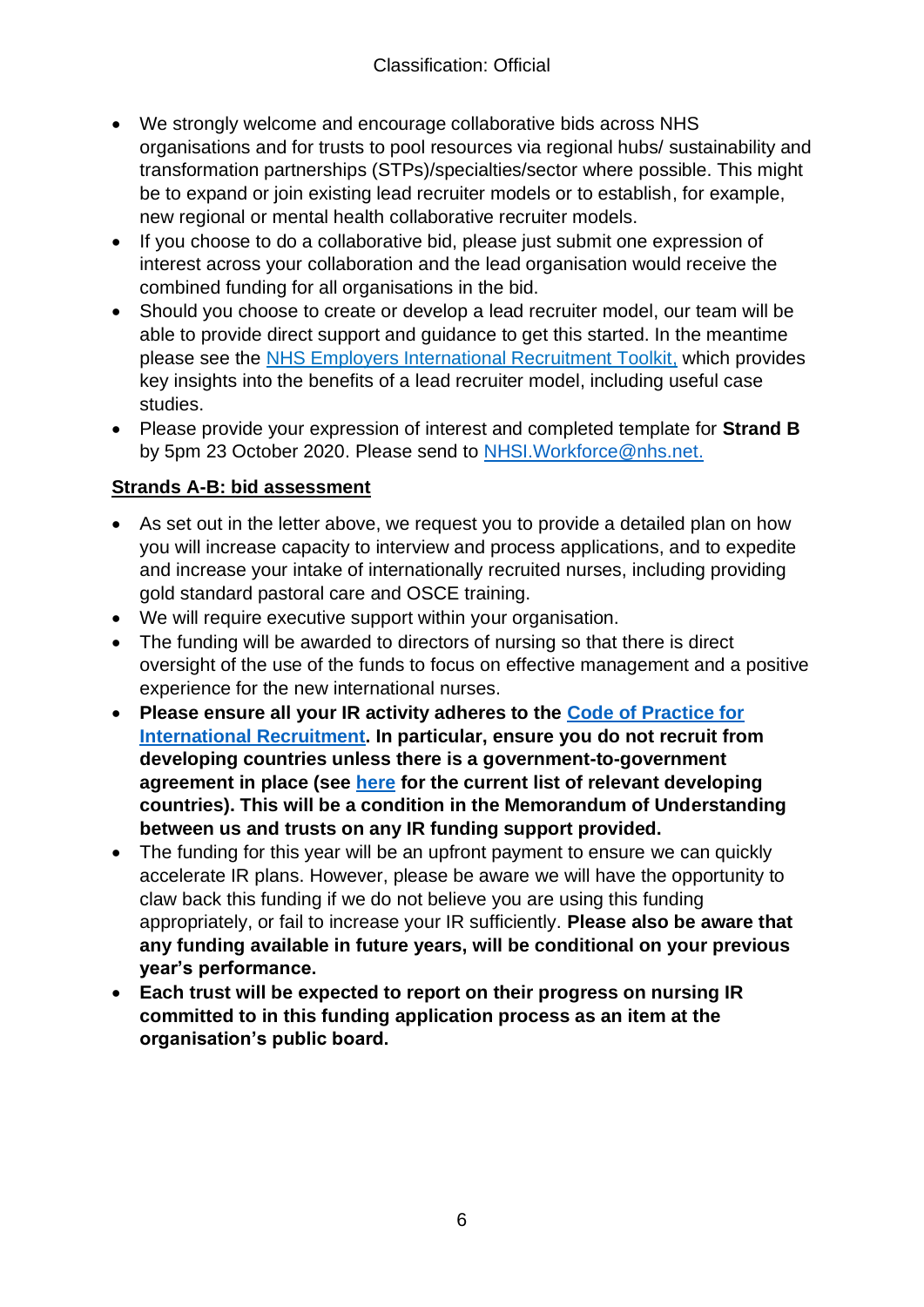# **English Language (EL) offer to UK based applicants (Strand C)**

- We know from a recent trust data collection there are a significant a number of overseas trained nurses currently working in the NHS as healthcare support workers/healthcare assistants, who have been unable to pass the required EL requirements to join the NMC register.
- We recognise the important contribution these individuals make to the NHS. We are therefore offering financial support to overseas trained nurses based in the UK who have not yet passed the EL requirements, to fund EL exam fees and/or to subsidise EL training support.
- HEE will provide this financial support to trusts to fund EL test fees and locally sourced training.
- Strand C provides two levels of financial support, covering exam fees and educational input.
- Trusts can apply for both for all candidates, regardless of the exam choice and level of English.

#### **Exam fees**

- Occupational English Test (OET) exam fee and access to OET online learning materials. (£234 per candidate)
- International English Language Testing System (IELTs) exam fee and access to British Council online learning materials. (£159 per candidate)

### **Educational costs**

- Additional EL training. HEE will provide up to £400 for each candidate to fund educational input relevant to a candidate's chosen examination. Trusts will be responsible for sourcing these programmes locally.
- We ask that you identify the number of individuals that may be eligible for this support in the supporting template attached.
- We would strongly recommend that the 'test-fee only' option is solely aimed at those with very good English language skills who have had a recent marginal fail on the relevant test.
- Education funding: your trust can decide on how best to spend this funding options may include funding local OET/British Council (BC) approved EL providers (online or face-to-face), sourcing local higher education institution language training or if numbers are large enough offering in-house EL training. Trusts will decide the best option for their locality and nurses and HEE will provide support.
- For guidance on EL training, HEE is working with OET and BC, and will be able to signpost trusts to local EL providers.
- Trusts may be required to top-up some of the EL educational funding depending on the EL requirements of your overseas trained nurses and the training provider selected by your organisation.
- We expect trusts to support all their applicants who pass the EL Test in achieving NMC registration, including support for studying/passing their OSCE.
- Please ensure you provide a main point of contact for your trust in order for HEE to appropriately review the supporting evidence.